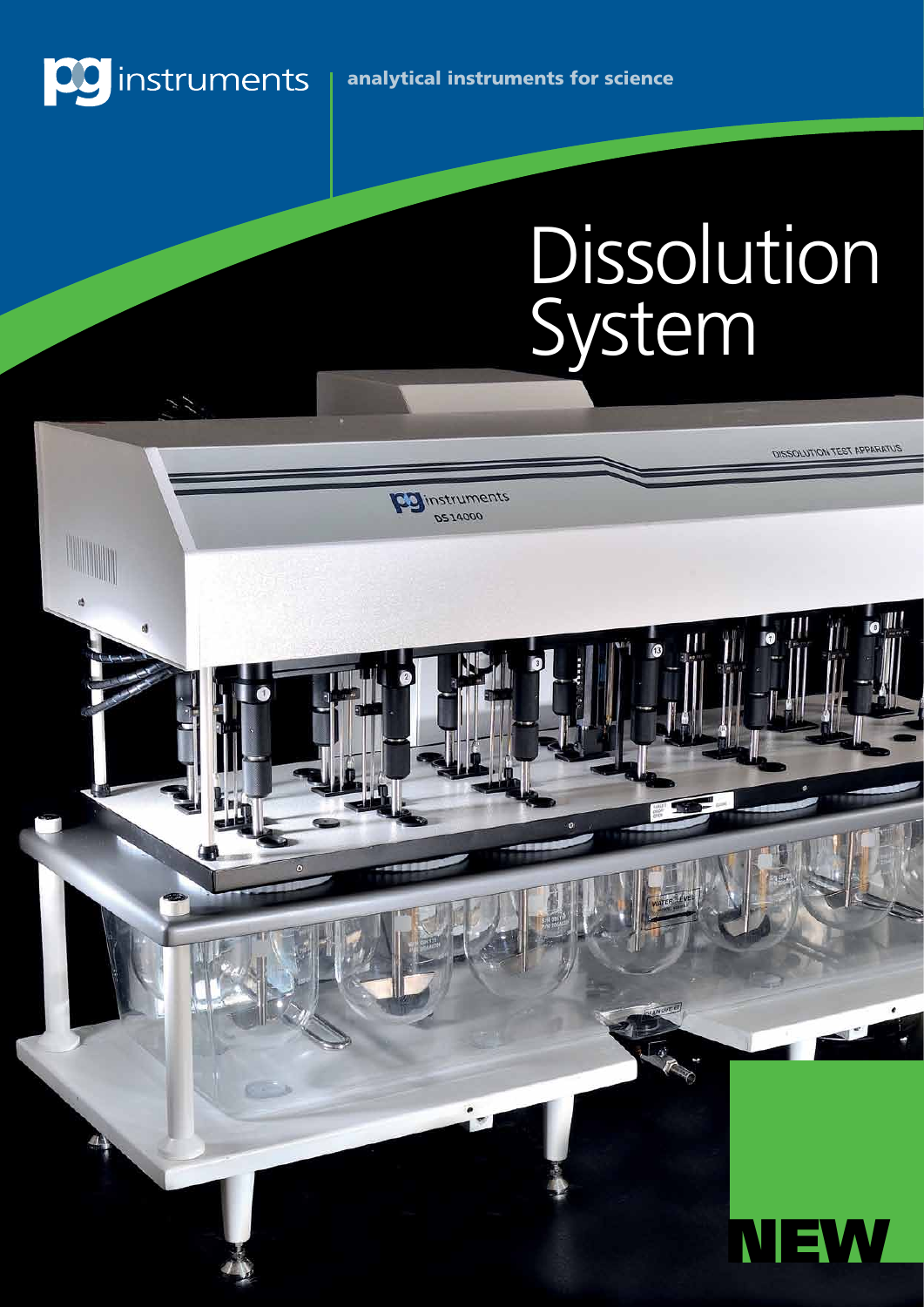# Dissolution System

Standard Features

The system features advanced, user-friendly Micro-Processor Control, which comply with current USP, IP and EP specifications. It has a splash-proof keyboard, moulded water bath – enabling comparative studies – together with an in-built immersion pump.

The mono shaft design has easy changeover between Apparatus I & II, which eliminates routine height validation as per USP.

 All paddles, baskets and vessels are laser marked with serial numbers for traceability. The tablet dispenser drops 12 doses in a single instance.

The conical shaped, low evaporation recovery lids reduce media loss during a long run. The integrated pre-centred lids require no manual removal or positioning, ensuring the automatic centring of vessels and precise positioning of



*PG Instruments – a leader in the development of first class scientific instruments – is pleased to introduce its brand new Dissolution System – PG Instruments DS 14000 providing a reliable, state-of-the-art testing facility with advanced features.*

*Designed and developed for the Worldwide Pharmaceutical market, up to and beyond standards recommended and adhered to by international regulatory bodies, the new Dissolution System is the perfect laboratory apparatus for today, and the future needs of the Pharmaceutical Industry.* 

paddle/basket without any special tool, as per Pharmacopeia requirements.

The system also features easy placement and locking of vessels, allowing the vessels to simply slide into place, and once placed, the vessels do not float, even when empty. There is also the facility to monitor vessel temperature with an external RTD Temperature Sensor.

**Software** 

PG DS 14000 is GLP compliant, with alphanumeric entries of sample name, sample number and identification number for authentication. It has a built-in Real Time Clock, a Daily Auto Incremented Run Number and factory entered Customer Name with instrument serial number on report printouts. It has non-volatile memory storage of 15 methods with parameters, together with validation software, validating Revolutions Per Minute, temperature, sampling volume and replenish volume.

It also features user interactive software in dialogue mode for ease of operation, together with multilevel password protection for method editing (10 users).

The dissolution run can be started with last run parameters, and the facility to view set parameters during run. The Auto Start facility can continue the dissolution analysis in the event

*Stirring shafts fitted with sample baskets.*

*Multi-channel sampling peristaltic pump.*

of power interruption. Reports can be obtained even after instrument reset and will show error indication for problem traceability.

The DS 14000 can be programmed by the user to automatically start operation at a predetermined time.

#### Regulatory Compliance

The new PG DS 14000 meets all requirements relating to validation, qualification and calibration. Appropriate qualification documents can be supplied with the instrument.

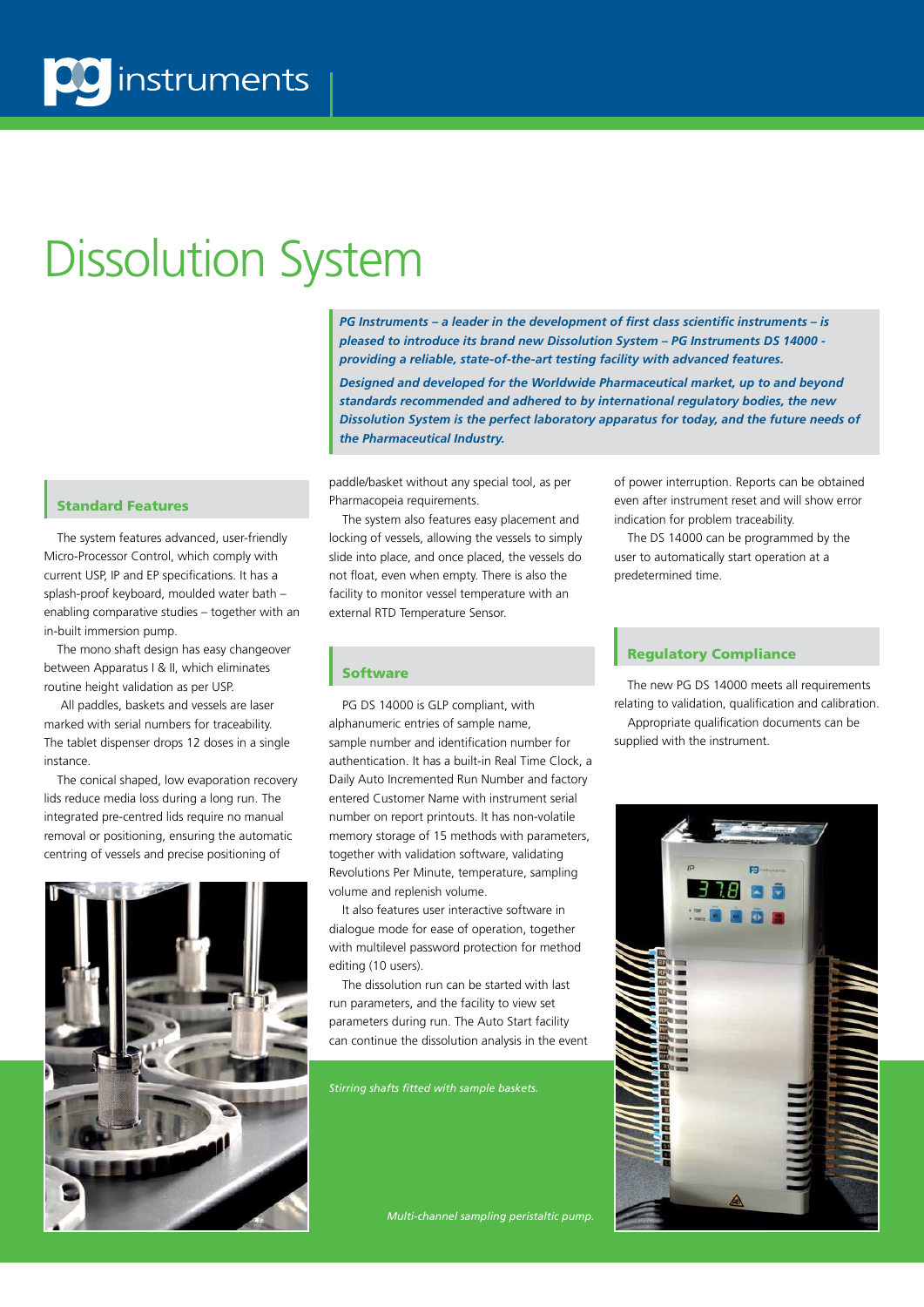

#### Intelligent Sampling System

**If** *The system has automated sampling as per Pharmacopeia specifications. Sampling tubes are lowered into the media only at the time of sampling and withdrawn immediately after, with no part of the assembly contributing motion, agitation or vibration to the process.*

**Sampling tubes are accurately moved to the** *USP sampling position.*

**12 bowls temperature monitoring system** *automatically measures and records the temperature of individual vessels at specified sample points.*

#### Sample Collection

■ 12 x 6 x 2 sets of samples can be collected. For *more sampling intervals, 24 x 6 collection trays are also available.*

- Option of 1.5ml & 2ml HPLC vials available.
- **D** Overhead design for electronic safety and *failsafe operation.*
- **Sensor to locate accurate position of tray, with** *alarm facility for collection of sample.*
- **Uniquely designed vial to minimise SLS spills** *due to effervescent characteristics.*
- **Precision positioning of vials or test tube tray** *for easy changeover.*

#### Peristaltic Pump or Syringe Pump

- **P** Proven Peristaltic pump with click on cassette *for volume accuracy.*
- **Fixed length pump windings with colour coded** *calibrated stops for sampling volume accuracy.*
- w *Software controlled pump speed and calibration.*
- **Tygon pump windings for SLS compatibility.**
- **P** Pump with planetary drive to ensure accurate *sampling.*
- **High repeatability on all channels.**
- 24 actively driven stainless steel rollers.

#### Reports

*Selectable Report Format, complies with GLP requirements. The report gives the Run No., set parameters and actual parameters during the dissolution process, together with a diagnostic functionality report to ensure accurate working of the system. There is printout of parameters such as Vessel Temperature, Paddle and Basket Speed at every sampling interval. A validation report showing temperature, RPM, sample volume and replenishing volume.*